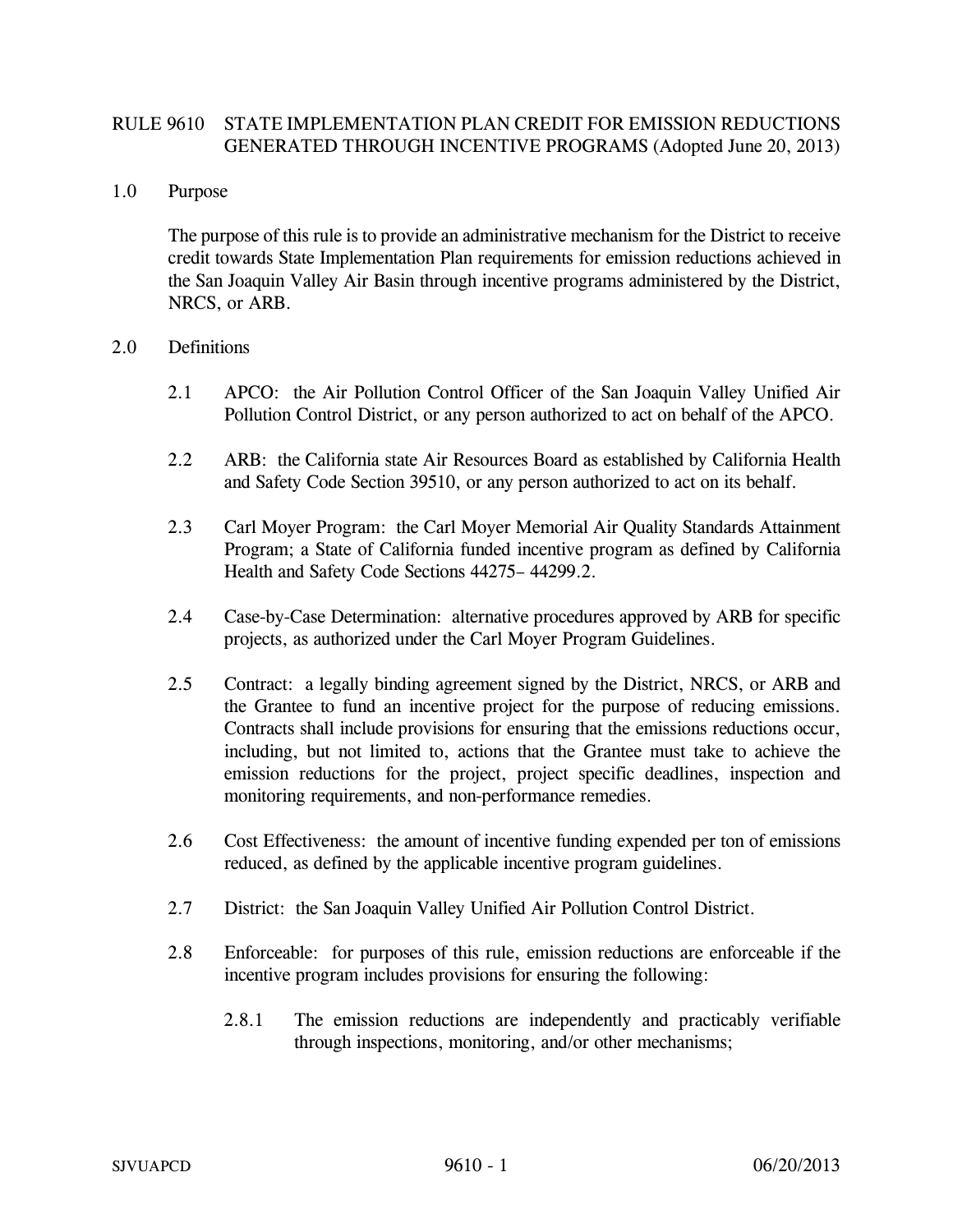- 2.8.2 Incentive program violations are defined through legally binding contracts, including identifying the party or parties responsible for ensuring that emission reductions are achieved;
- 2.8.3 Grantees are obligated to provide all records needed to demonstrate that emission reductions are achieved; and
- 2.8.4 The public has access to all emissions-related information for reductions claimed in the annual demonstration report, as outlined in Section 4.0.
- 2.9 EPA: the United States Environmental Protection Agency.
- 2.10 EQIP: Environmental Quality Incentives Program; a voluntary program administered by the NRCS that provides financial and technical assistance to agricultural producers to plan and implement conservation practices that address natural resource concerns, including the improvement of combustion systems from stationary agricultural irrigation pump engines and mobile agricultural equipment.
- 2.11 Funding Source: a source of funding used to implement incentive programs, including, but not limited to, federal, state, and local sources. Examples of funding sources include Carl Moyer Program funds and Proposition 1B – Goods Movement Emission Reduction Program funds.
- 2.12 Grantee: a person, business, association, public agency, or other entity that enters into a contract with the District, NRCS, or ARB to reduce emissions under an incentive program.
- 2.13 Implementation Date: for the purposes of this rule, the date which new or replacement equipment, vehicles, or practices funded through incentive programs are put into service.
- 2.14 Incentive Program: a program that reduces emissions by promoting the adoption of lower emitting equipment, vehicles, or practices through the distribution of financial incentives to a Grantee.
- 2.15 Incentive Program Guidelines: administrative procedures, quantification methodologies, eligibility criteria, cost effectiveness criteria, reporting practices, and/or other procedures and methodologies used to implement incentive programs, as identified in Section 3.0.
- 2.16 Inspection: for purposes of this rule, a physical inspection by the APCO of the equipment, vehicle, or practice under contract as part of an incentive project.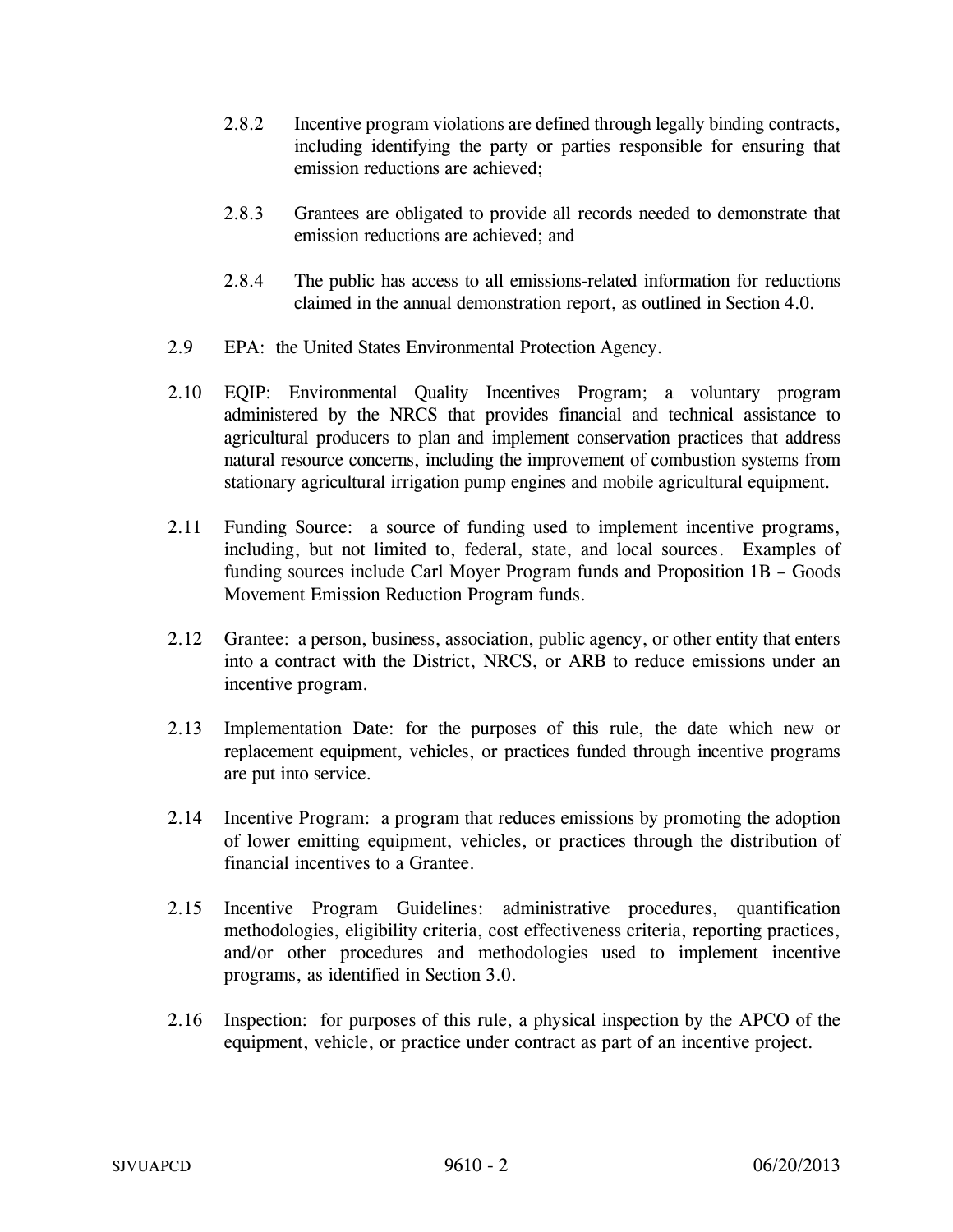- 2.17 NRCS: the United States Department of Agriculture Natural Resources Conservation Service.
- 2.18 Permanent: for purposes of this rule, emission reductions are permanent if actions are taken to physically destroy or permanently disable existing or baseline equipment or vehicles, or to permanently amend practices to ensure the reduction of emissions for the duration of the project life.
- 2.19 Project: for purposes of this rule, actions taken to reduce emissions through incentive programs, as contracted between the Grantee and the District, NRCS, or ARB using incentive program guidelines at the time of contracting. Such actions include, but are not limited to, replacements, retrofits, new purchases, new practices, and repower.
- 2.20 Project Life: for purposes of this rule, the period of time over which an incentive program project achieves SIP-creditable emission reductions. Project life shall not exceed the useful life of equipment, vehicles, or practices funded through incentive programs, and may vary across incentive programs and project types.
- 2.21 Project Type: for purposes of the annual demonstration report required by this rule, the project type is identified as the type of equipment, vehicle, or practice, and the action taken.
- 2.22 Proposition 1B: the Goods Movement Emission Reduction Program; a State of California funded incentive program as codified in California Health and Safety Code Section 39625 et seq.
- 2.23 Quantifiable: for purposes of this rule, emission reductions are quantifiable if they can be reliably determined through the use of well-established, publicly available emission factors and calculation methodologies.
- 2.24 SIP: the State Implementation Plan; a plan which provides for implementation, maintenance, and enforcement of National Ambient Air Quality Standards promulgated by EPA.
- 2.25 SIP-Creditable Emission Reduction: for purposes of this rule, reductions of emissions achieved through incentive programs that are Surplus, Quantifiable, Enforceable, and Permanent, as those terms are defined in this rule.
- 2.26 SIP Shortfall: for purposes of this rule, an instance when a commitment made pursuant to Section 7.0 in an adopted SIP to achieve a certain amount of SIPcreditable emission reductions is not achieved.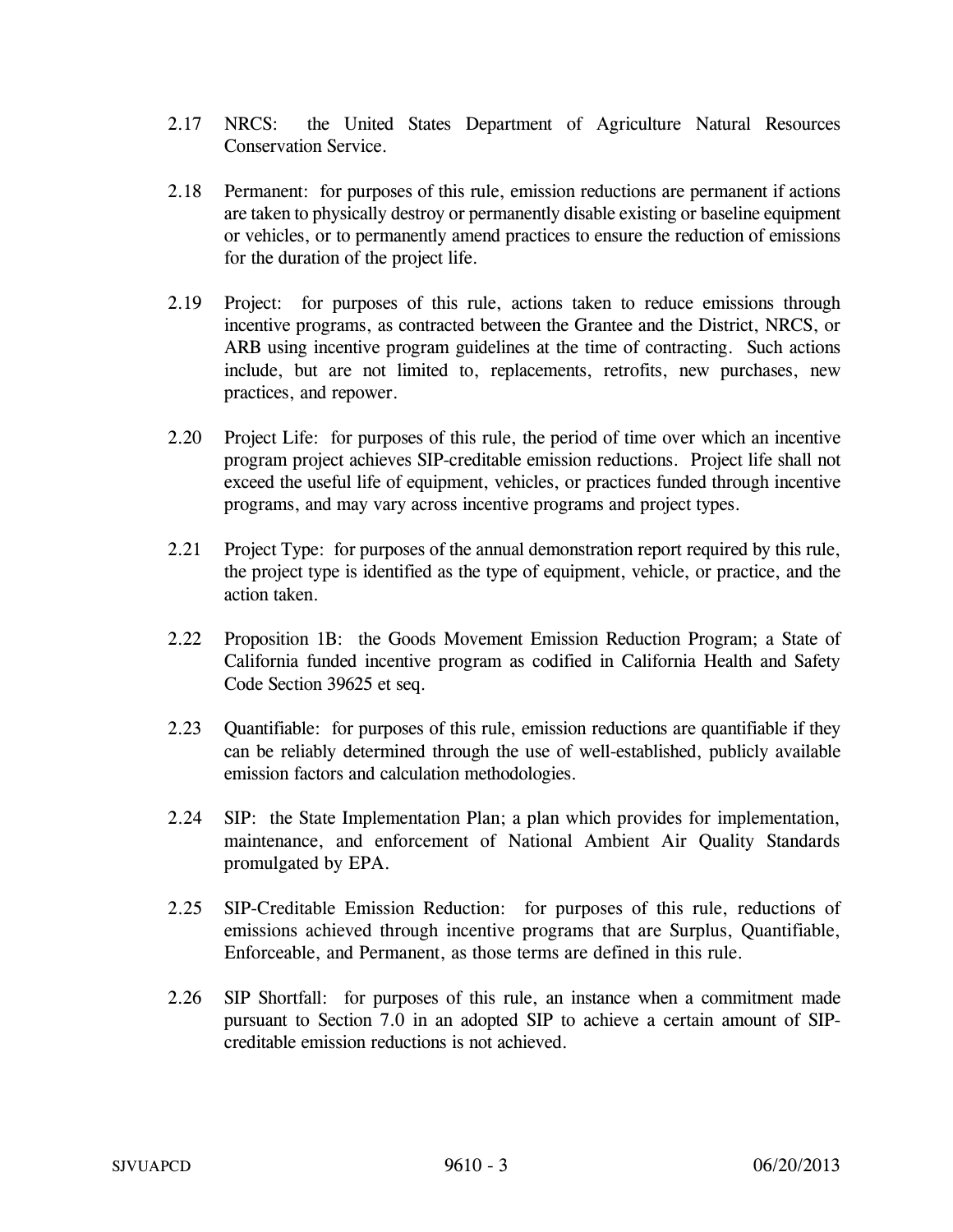- 2.27 Surplus: for purposes of this rule, emission reductions are surplus when they are not otherwise required by any federal, state, or local regulation, or other legal mandate, and are in excess of the baseline emission inventories underlying a SIP attainment demonstration.
- 2.28 Valley: the San Joaquin Valley Air Basin including Fresno, Kings, Madera, Merced, San Joaquin, Stanislaus, and Tulare Counties, and the San Joaquin Valley Air Basin portion of Kern County.
- 3.0 Incentive Program Guidelines
	- 3.1 The District shall quantify emission reductions under this rule in accordance with the following specific incentive program guidelines that provide for SIP-creditable emission reductions:
		- 3.1.1 ARB Carl Moyer Program Guidelines for incentive projects funded by either the Carl Moyer Program or non Carl Moyer funding sources, for the following project types:
			- 3.1.1.1 On-Road Heavy-Duty Vehicle
				- 3.1.1.1.1 New Vehicle Purchase (Chapter 1, approved 11/17/2005; Chapter 3, approved 2008; or Chapter 4, approved 4/28/2011);
				- 3.1.1.1.2 Repower (Chapter 1, approved 11/17/2005; Chapter 3, approved 2008; or Chapter 4, approved 4/28/2011); or
				- 3.1.1.1.3 Retrofit (Chapter 1, approved 11/17/2005; Chapter 3, approved 2008; or Chapter 4, approved 4/28/2011).
			- 3.1.1.2 On-Road Heavy-Duty Vehicles Fleet Modernization/Replacement (Chapter 2, approved 11/17/2005; Chapter 4, approved 3/27/2008; or Chapter 5, approved 4/28/2011).
			- 3.1.1.3 Off-Road Compression-Ignition Equipment
				- 3.1.1.3.1 Repower (Chapter 5, approved 11/17/2005; Chapter 5, approved 3/27/2008; or Chapter 7, approved 4/28/2011);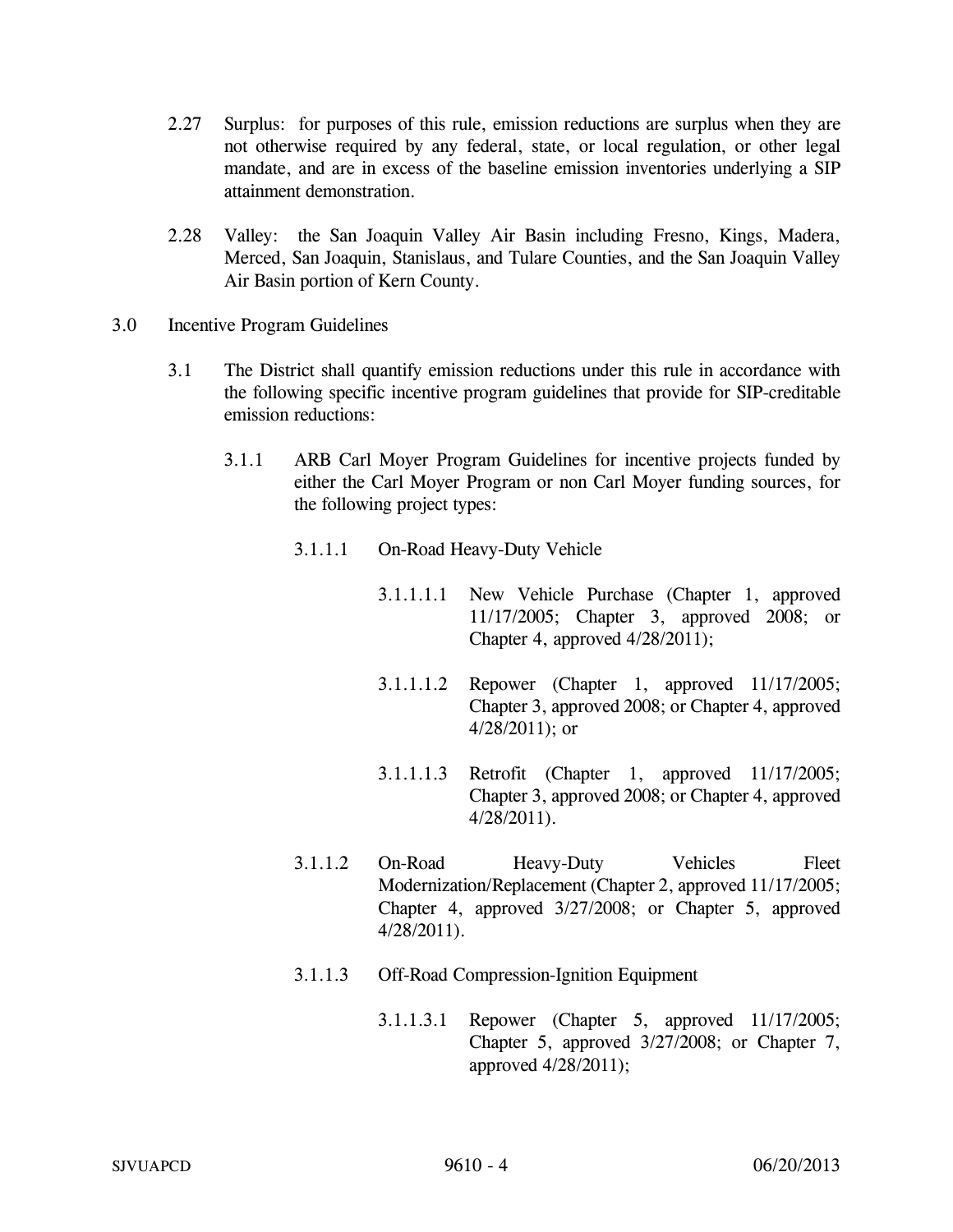- 3.1.1.3.2 Replacement (Chapter 4, approved 3/27/2008; or Chapter 9, approved 4/28/2011); or
- 3.1.1.3.3 Retrofit (Chapter 5, approved 11/17/2005; Chapter 5, approved 3/27/2008; or Chapter 7, approved 4/28/2011).
- 3.1.1.4 Portable and Stationary Agricultural Sources
	- 3.1.1.4.1 Repower (Chapter 10, approved 11/17/2005; Chapter 10, approved 3/27/2008; or Chapter 10, approved 4/28/2011);
	- 3.1.1.4.2 New purchase of electric motor (Chapter 10, approved 11/17/2005; Chapter 10, approved 3/27/2008; or Chapter 10, approved 4/28/2011); or
	- 3.1.1.4.3 Retrofit (Chapter 10, approved 11/17/2005; Chapter 10, approved 3/27/2008; or Chapter 10, approved 4/28/2011).
- 3.1.2 NRCS Conservation Practice Standard 372 Combustion System Improvement (approved September 2010); Conservation Practice Standard 723 – Combustion System Air Emission Management (approved May 2009); NRCS General Manual, Title 450, Part 401 – Conservation Practice Standards (approved October 18, 2009); NRCS General Manual, Title 450, Part 407 – Documentation, Certification, and Spot Checking (approved October 17, 2009); Conservation Practice Standard 372 Specification (approved September 2010); NRCS Interim Conservation Practice Standard 723 – Combustion System Air Emission management (approved May 2009); NRCS Combustion System Improvement 372 Operation and Maintenance; and associated NRCS Program Combustion System Improvement of Mobile Engines Guidelines (December 2011; updated May 2012) for incentive projects funded by EQIP funds.
- 3.1.3 ARB Proposition 1B Goods Movement Emission Reduction Program Guidelines for Heavy-Duty Diesel Trucks repower, replacement, PM retrofit, or  $PM + NOx$  retrofit incentive projects funded by Proposition 1B funds or non-Proposition 1B funds. Applicable ARB Proposition 1B Goods Movement Emission Reduction Program Guidelines are the 2013 Proposition 1B: Goods Movement Emission Reduction Program Guidelines (Appendix A, approved 01/25/2013); the 2010 Proposition 1B: Goods Movement Emission Reduction Program Guidelines (Appendix A,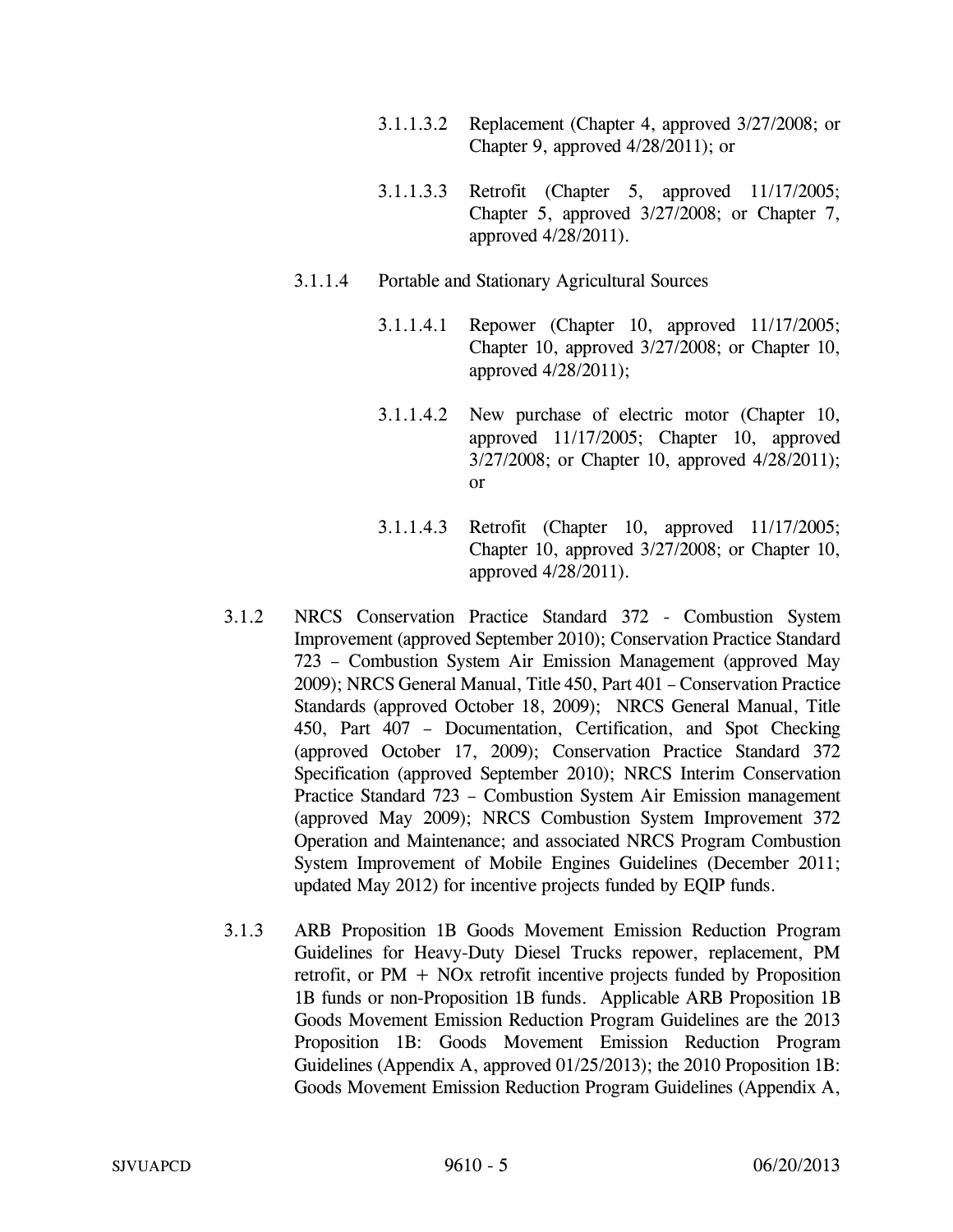approved 03/25/2010); and the 2008 Proposition 1B: Goods Movement Emission Reduction Program Guidelines (Appendices A or B, approved 02/28/2008).

- 3.2 Subject to sections 3.2.1 and 3.2.2 below, the District may quantify emission reductions under this rule in accordance with incentive program guidelines not specifically identified in Section 3.1, provided the District submits to EPA, pursuant to Section 7.0, a demonstration that each such guideline provides for SIP-creditable emission reductions. Incentive program guidelines subject to these procedures may include ARB Carl Moyer Program Guidelines, NRCS Combustion System Improvement Conservation Practice Standard 372 and associated NRCS Program Combustion System Improvement of Mobile Engines Guidelines, and ARB Proposition 1B Goods Movement Emission Reduction Program Guidelines.
	- 3.2.1 Incentive program guidelines developed by the District to reduce emissions from mobile sources shall be developed in consultation with ARB.
	- 3.2.2 Notwithstanding Sections 3.1 or Section 3.2, no case-by-case determination may be used to quantify emission reductions under this rule unless such determination is reviewed through a public process and submitted to EPA in accordance with Section 7.0.
- 3.3 The District shall develop and maintain a Manual of Procedures that includes all incentive program guidelines used to achieve SIP-creditable emission reductions from incentive programs, pursuant to Section 3.0. The Manual of Procedures shall:
	- 3.3.1 Be made publically available on the District's website and maintained on an ongoing basis as incentive program guidelines are adopted; and
	- 3.3.2 Include a description of how the incentive program guidelines ensure that incentive program emission reductions are SIP-creditable.

## 4.0 Annual Demonstration Report

The APCO shall annually prepare a report that demonstrates the quantity of SIPcreditable emission reductions. This report shall include the following elements, and shall be prepared and submitted to ARB and EPA through a public process in accordance with Section 5.0.

4.1 Description of incentive program guidelines used by the District, NRCS, or ARB to implement the incentive programs generating claimed SIP-creditable emission reductions, a description of how the guidelines ensure that the claimed emission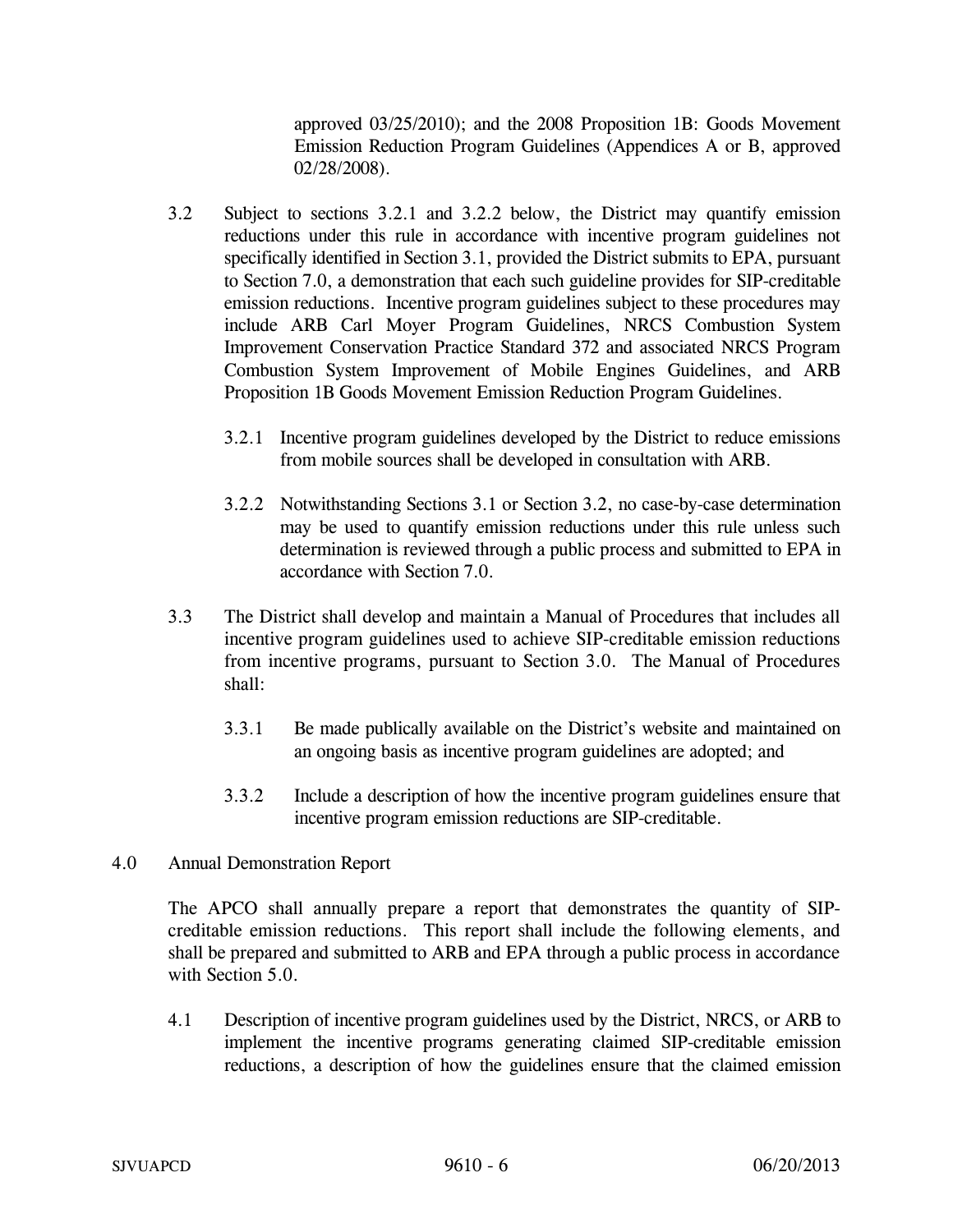reductions are SIP-creditable, and a list of any guidelines that are being used for the first time under this rule.

- 4.2 SIP-creditable emission reductions generated through incentive programs, as implemented in the preceding year(s), summarized by pollutant, years that the emission reductions are occurring (project life), cost effectiveness, funding amount, incentive program guideline, and project type.
- 4.3 Adjustments to SIP-creditable emission reductions claimed in prior annual demonstration reports shall be reported in the annual demonstration report the year that the adjustments are made with a discussion explaining the cause for the adjustments. Adjustments to emission reductions claimed in prior annual demonstration reports may be the result of, but are not limited to, updated project information received during the course of project implementation or the adoption of new local, state, or federal requirements that might affect the surplus nature of emission reductions achieved by incentive programs.
- 4.4 Identification of SIP commitment(s) identified in District adopted SIP(s) (by year, pollutant, and magnitude), which the District has satisfied, in whole or in part, through SIP-creditable emission reductions. Such commitments include, but are not limited to, emission reduction commitments adopted to meet Clean Air Act requirements concerning the demonstration of attainment, Reasonable Further Progress, Rate of Progress, contingency measures, and long-term measures as defined by the federal Clean Air Act Section 182(e)(5) ("black box" reductions). The District shall identify and quantify SIP commitment shortfalls, if any, and remedies for addressing said shortfalls.
- 4.5 Project Information

Reported project information shall include the following information for incentive projects achieving SIP-creditable emission reductions, as applicable:

- 4.5.1 Unique project identification number, as established by the District, NRCS, or ARB;
- 4.5.2 Project location;
- 4.5.3 Project type;
- 4.5.4 Project life;
- 4.5.5 Implementation date of project;
- 4.5.6 Funding amount provided by District, NRCS, or ARB;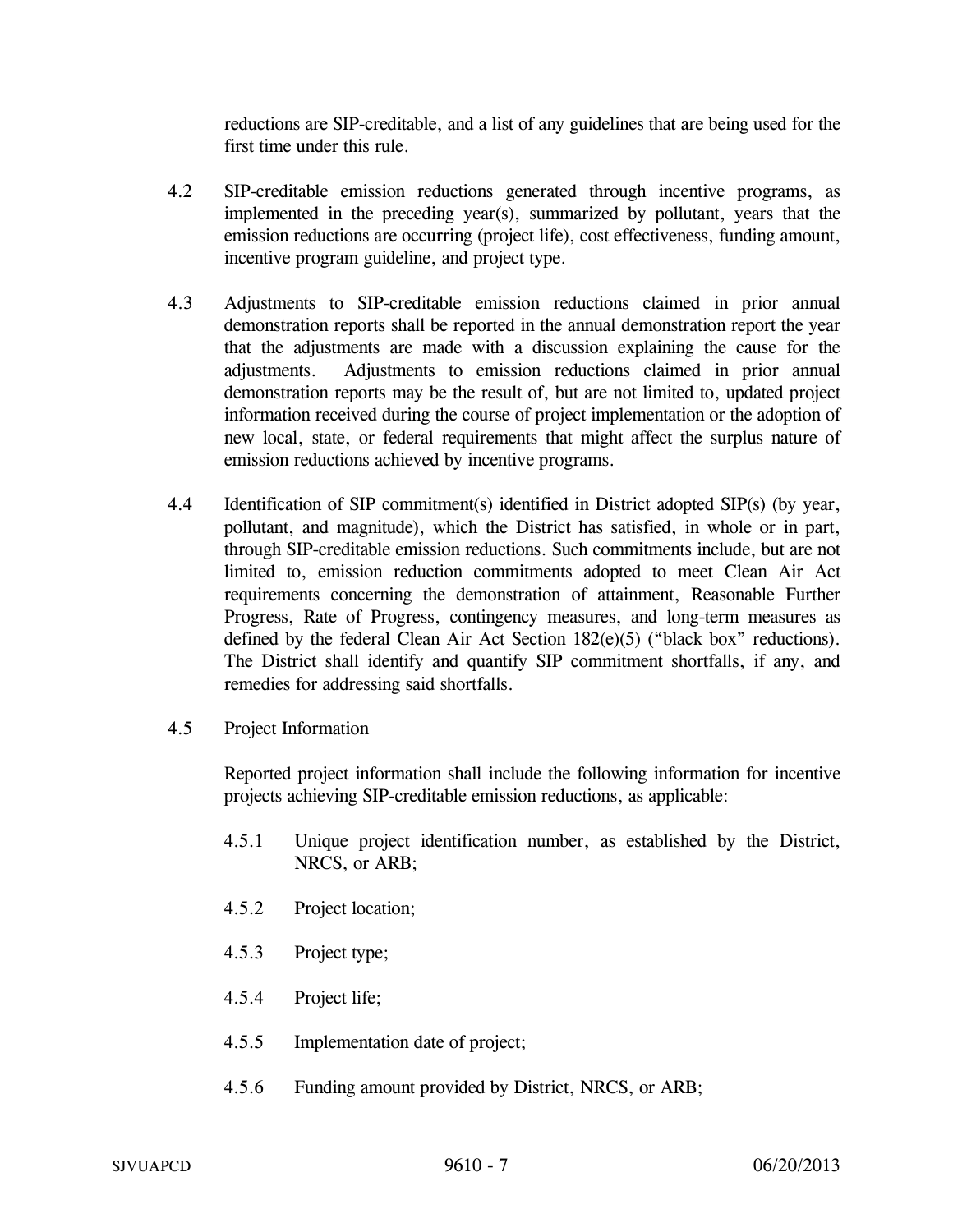- 4.5.7 Incentive program guideline(s) used to implement the project, including revision date;
- 4.5.8 Quantified emission reductions per year, and aggregated over the project life, by pollutant; and
- 4.5.9 Description of both the baseline and the new equipment, vehicles, or practices, including the following for each, as applicable:
	- 4.5.9.1 Make and model of equipment or vehicle;
	- 4.5.9.2 Equipment or vehicle rating or horsepower;
	- 4.5.9.3 Model year; and
	- 4.5.9.4 Historical and projected annual usage.
- 4.5.10 Additional project details, as necessary to demonstrate the SIP-creditable emission reductions claimed in the annual demonstration report.
- 4.6 Project Monitoring and Enforcement

The annual demonstration report shall include a summary of monitoring and enforcement activities conducted during the reporting period for incentive projects for which SIP-creditable emission reductions are being claimed, as follows:

- 4.6.1 Identification of project audits, usage reports, inspections, and other project monitoring activities; and
- 4.6.2 List of actions taken to enforce emission reductions associated with contract requirements, including the following:
	- 4.6.2.1 Identification of projects that do not satisfy contractual requirements; and
	- 4.6.2.2 Identification of enforcement actions and remedies, including penalties, additional contractual requirements, or other actions.
- 4.7 Incentive Program Evaluation

The District shall perform a retrospective assessment of the performance of its incentive program to evaluate overall incentive program performance and develop recommendations for future enhancements to incentive program implementation.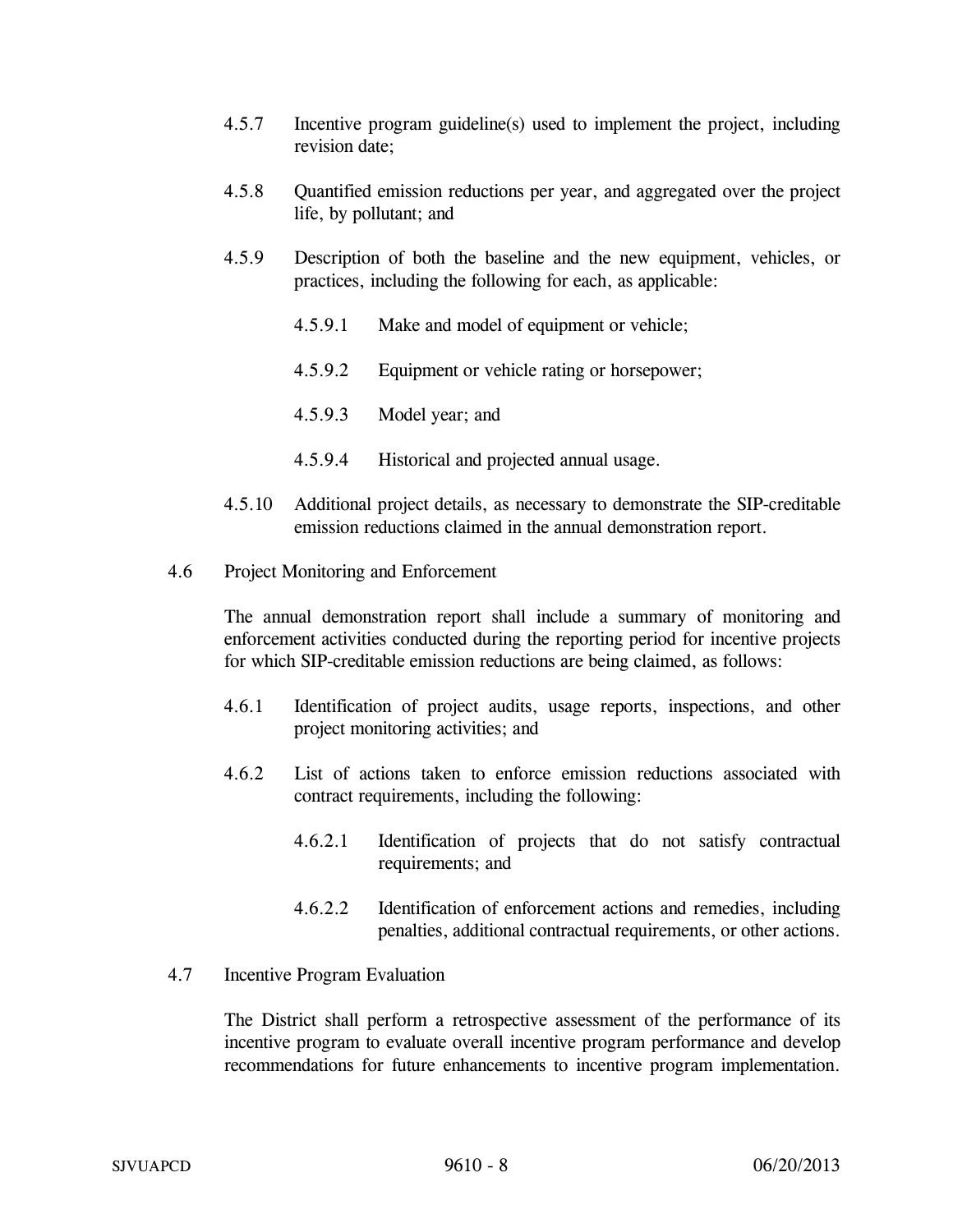This assessment shall include a summary of the public process to receive comments on the draft report, as required by Section 5.0.

- 5.0 Annual Demonstration Report Process
	- 5.1 The APCO shall submit the annual demonstration report and information described in Section 4.0 to ARB and EPA no later than August 31 of each year.
	- 5.2 The APCO shall release the draft annual demonstration report to the public and present it to the District Governing Board prior to submittal to ARB and EPA for concurrence.
	- 5.3 Previously submitted annual demonstration reports shall be made available on the District's website.
- 6.0 Recordkeeping Requirements
	- 6.1 All documents created and/or used in implementing the requirements of Section 4.0 shall be kept and maintained as required by the applicable incentive program guidelines. Consistent with the California Public Records Act and other related requirements, such records shall be made available for public review. Information regarding the process for the public review of such records shall be included in the annual demonstration report.
	- 6.2 Records related to implementation of the NRCS Program Combustion System Improvement of Mobile Engines incentive program are prohibited from mandatory disclosure, pursuant to section 1619 of the Food, Conservation, and Energy Act of 2008 (7 U.S.C. §8791).
- 7.0 Use of Projected Incentive Program Reductions in SIPs

Where the District intends to rely on projections of SIP-creditable emission reductions under this rule to satisfy a federal Clean Air Act SIP requirement (e.g., attainment, Reasonable Further Progress, Rate of Progress, contingency measures, or long-term measures as defined by the federal Clean Air Act Section 182(e)(5) ("black box" reductions)), the District shall identify specific amounts of SIP-creditable emission reductions for a particular year or years in the relevant SIP. Each SIP submission in which the District relies on such projections shall contain a demonstration that the applicable incentive program guideline(s) continues to provide for SIP-creditable emission reductions and shall contain an enforceable commitment that:

7.1 Identifies incentive program guidelines, as specified in Section 3.0, used to generate projected SIP-creditable emission reductions;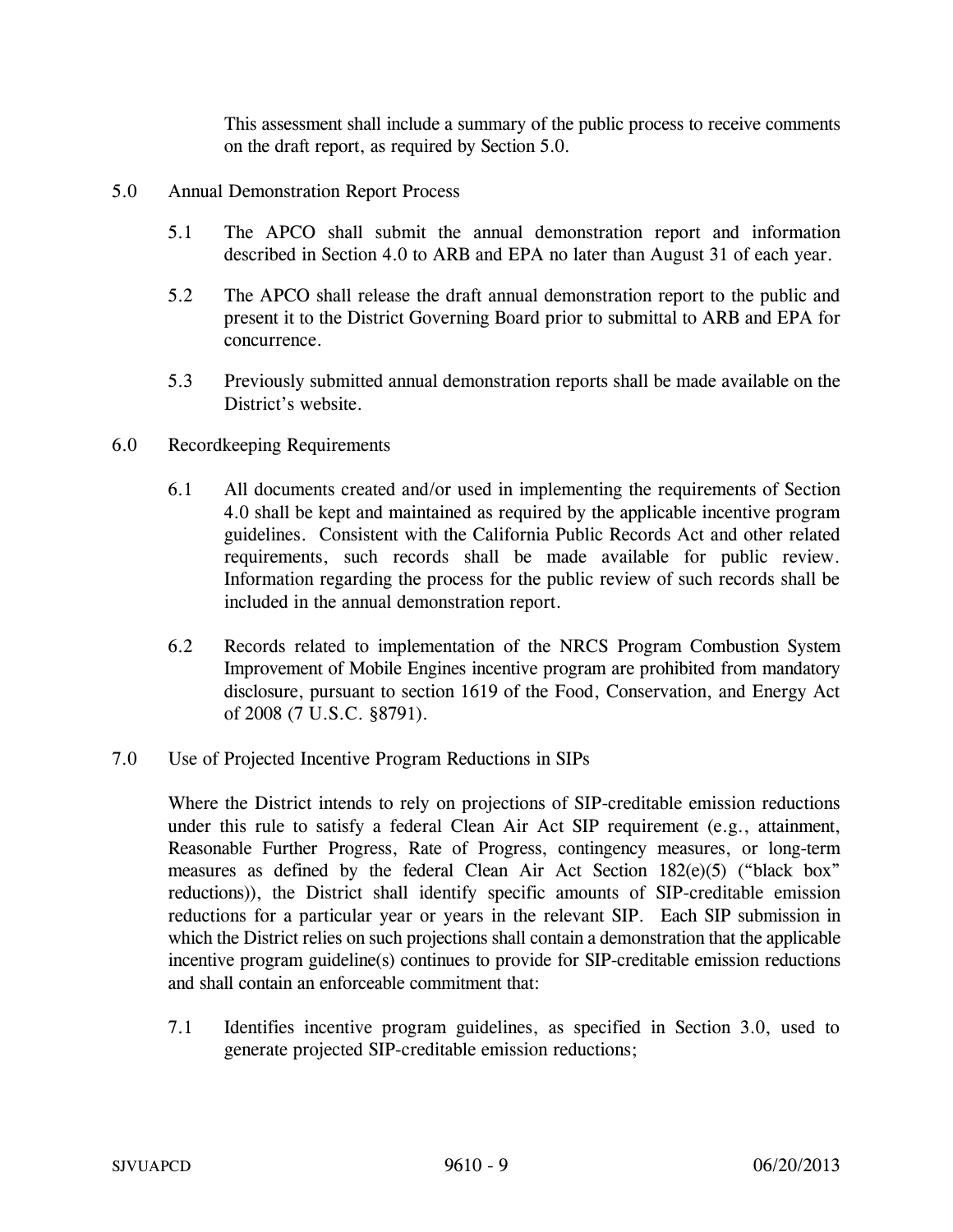- 7.2 Identifies emission reductions not to exceed the amount projected to be achieved through the use of secured or reasonably anticipated incentive program funding and the estimated availability of emission reductions projects and willing participants, based on historical participation and estimates of remaining equipment;
- 7.3 Is specifically adopted by the District as a part of the SIP and accounted for in the annual demonstration report as SIP-creditable emission reductions are achieved through provisions of this rule; and
- 7.4 States that if either the District or EPA finds that there is a SIP shortfall for a particular year, the District will adopt and submit to EPA, by specified dates, substitute rules and measures that will achieve equivalent emission reductions as expeditiously as practicable and no later than any applicable implementation deadline in the Clean Air Act or EPA's implementing regulations.